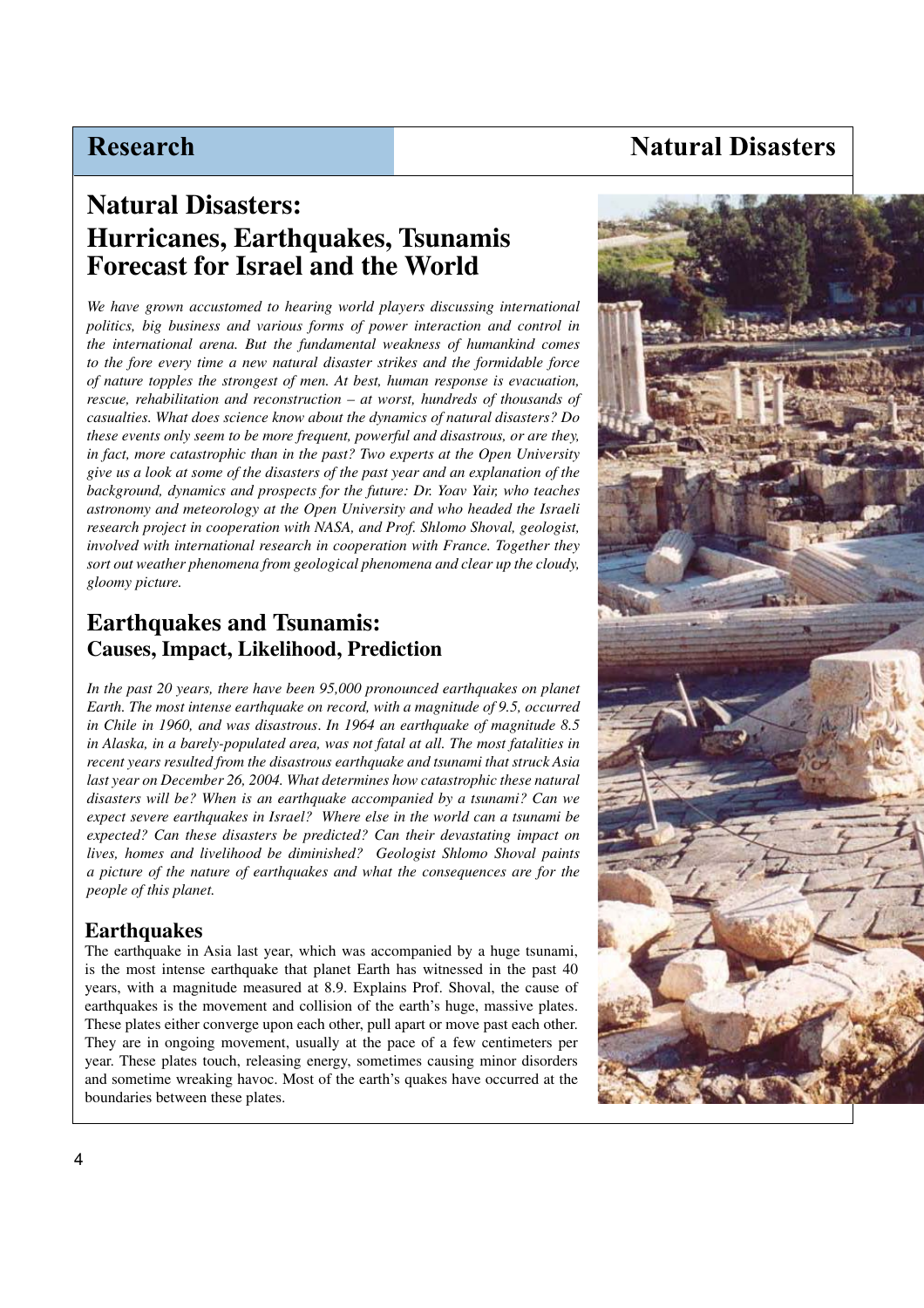

# **Natural D isasters**

#### **Tsuna m i s**

A tsunami ( in Japanese, "port waves") can ensue when the violent movemen t of the earth's plates occurs in the ocean li t hosp here **.** T he violent movement sends a wave of tremendo us intensit y which can reach spee ds o f 720 kilometers (t he spee d of a jet pl ane) over a distance of 1 60 kilometers from crest to crest . Yet in the deep water o f t he open ocean t h e height of the tsunami above sea level is less tha n one or two meters, barel y discernible from above, picking up speed as it proceeds, and reducing s peed as i t nears coastal waters. When the tsunami nears t he s h allow waters of the coast, the friction with the ocean floor slows its course, and it grows in height with masses of water lunging towar ds t he s hore. By t he t ime it reaches th e shore, it is a massive flood wave 15 to 30 meters high. Its impact at t hat sp eed an d mass is tremen dous and virtua l l y nothin g can stand in its way. T he damage is compoun d e d by the contaminat ion o f water sources and s prea d of disease, total disru ption of foo d s upplies, t he inaccessibility of t he i njure d, an d t he comp lex ity o f rescue pr ocedures and carin g for so many w ho nee d immediate h e lp.

The tremendous number of casualties from t he As ian tsunam i last yea r (reported to be about 250,000) made it one of the lar gest sin gle natural disasters in history. Tsunam is have also been known to be cause d by t he eru ption o f volcanoes, as in the case o f the island of Santorini in the year 1628 BC, when tsunami flood waves washed over the Cyclade Islands and wiped out the Minoan population which flourished there. Tsunamis are also said to ha ve been caused b y meteors o r asteroids plung ing into t he ocean. Suc h an occurr ence at t he s hores o f Mex ico is said t o have caused world-wide darkness. Some say this caused the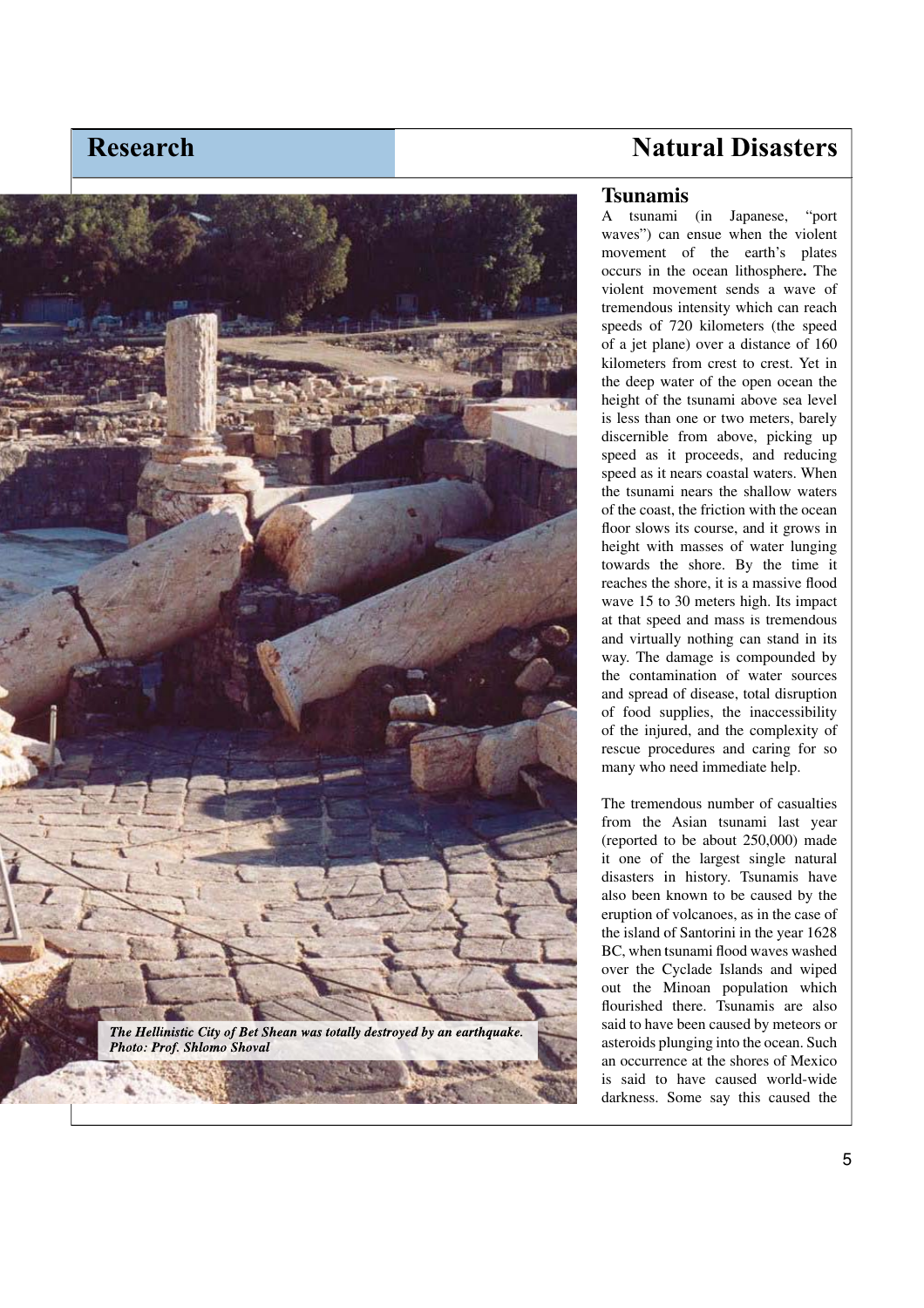## **Natural Disasters**

extinction of plant life and dinosaurs millions of years ago.

The tsunami phenomenon is characteristic of the Pacific Ocean and has hit the shores of Japan repeatedly, but with less intensity than last year's tsunami. The Pacific Ocean off the coast of California is also a likely candidate for earthquakes and there are systems to warn the population about the approach of a tsunami, but nobody can infallibly chart the path of a natural disaster anywhere in the world and deliver a reliable system of protection. Much like the hurricanes in the Caribbean and the southern regions of the United States, evacuation can save lives. Due to the time that elapses from the occurrence of an earthquake until its manifestation as a tsunami flood wave, warning stations that call for evacuation could save lives.

#### **Quakes and Tsunamis in Israel?**

Can it happen in Israel? According to Prof. Shoval, although a tsunami did, in fact, hit Israel in Acre in the year 1033, a tsunami is not likely to hit Israel because the Mediterranean Sea does not behave like the open oceans. However, explains Prof. Shoval, an earthquake in Israel is more than likely – it is almost a certainty.

"In Israel, earthquakes takes place every day – usually too low in intensity to be felt, but all measurable. Most of them are minor, and this is a positive and constructive scenario, because it allows for the ongoing release of small amounts of energy before they reach devastating intensity. Israel is located along the Dead Sea rift and is a prime candidate for earthquakes. As long as there are minor earthquakes that release the pressure, Israel is safer from the threat of a pressure build-up that will result in disaster," says Prof. Shoval.



Biblical references in the Book of Kings record terrifying descriptions of earthquakes in Israel – great and powerful winds, mountains and boulders shattering, tremendous noise and fire – followed by the sound of silence. Joseph Ben Mattityahu records a famous earthquake in the year 31 BC. In the year 749, the largest Hellinistic city, Bet Shean, was totally destroyed by an earthquake. Archaeological remains show the collapse of temples, homes destroyed and the marketplace in shambles.

On the average, about every 100 years, Israel suffers a disastrous earthquake, says Prof. Shoval. In the year 1202, the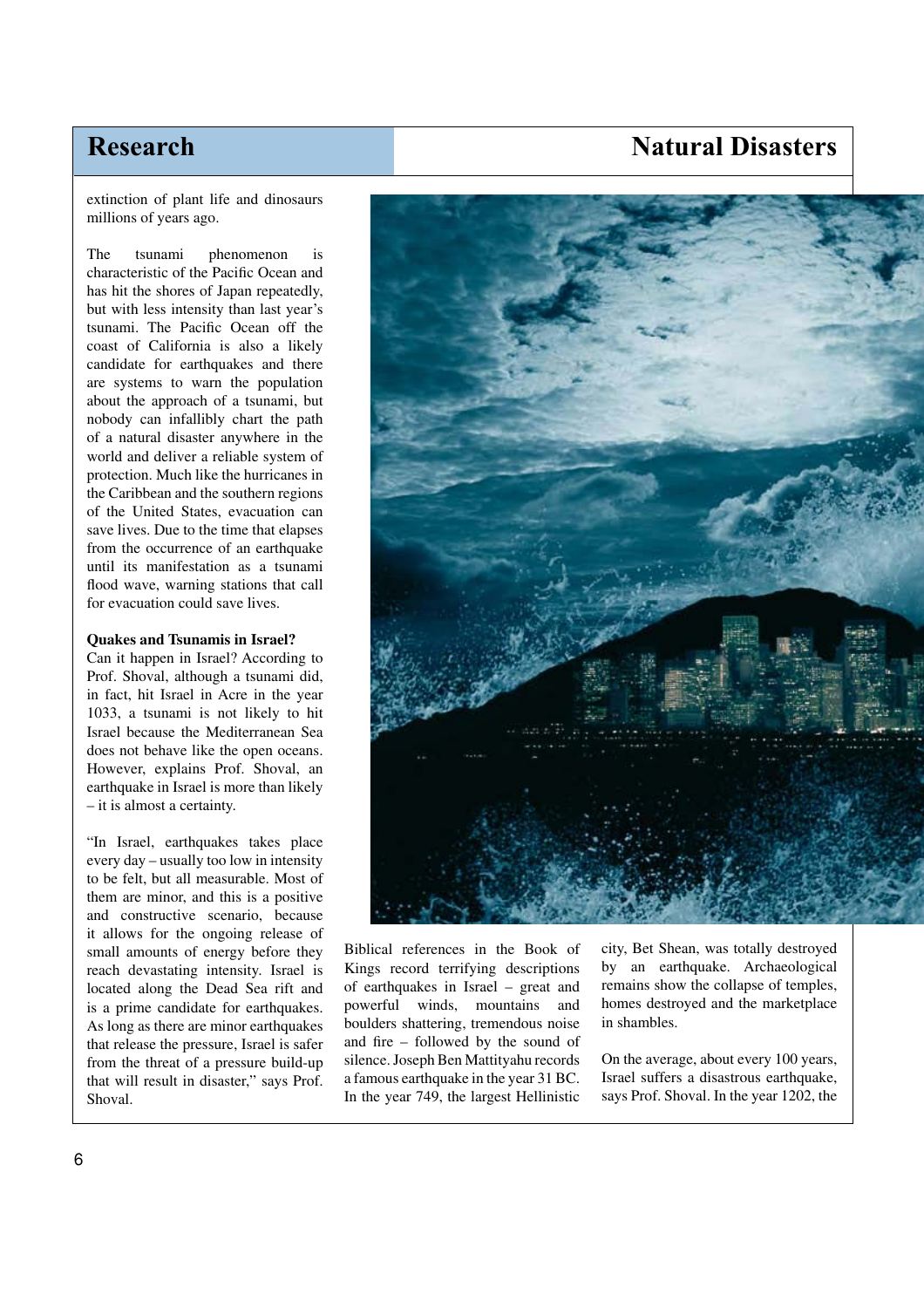

cities of Safed, Acre and Nablus were totally destroyed and thousands were killed. In 1546, the cities devastated were Jerusalem, Hebron, Nablus, Ramle, Haifa and Gaza. In 1837 an earthquake in which 3,000 perished struck northern Israel. Most of the houses in the ancient city of Safed, perched high on a mountain and built

on a steep incline, were destroyed. In 1840, 20,000 people were reported to have been killed in an earthquake in Lebanon. The same earthquake hit Tiberias, Acre, Sidon, and the area between the Hula Valley and Lake Tiberias. In 1927, a disastrous earthquake hit the central, populated area of Israel. Nablus, Ramle and

## **Natural Disasters**

Tiberias were hit again. Lod, Hebron and Jerusalem also sustained heavy damage. 300 people were killed and about 1,000 homes were destroyed. Rock slides stopped the flow of the Jordan River for a day. And in 1995, the Sinai Peninsula and Eilat were damaged. In most cases, the magnitude was in the range of about 6.5 and several hundred people were killed; in many cases there was considerable damage to homes – and hundreds of years ago, whole towns were wiped out.

Given this persistent history of earthquakes, the minor, ongoing quakes that release pressure are a blessing, says Prof. Shoval. The southern region of Israel shows a relaxation of pressure, while in some northern regions of Israel there are still indications of a pressure build-up.

#### **Prediction and Prevention**

Are earthquakes and other geological disasters more catastrophic today than in the past? Says Prof. Shoval, it is unlikely that there has been a significant change during our lifetime in the frequency and intensity of earthquakes. The greater impact and damage is a function of more densely populated and built up areas hit by these disasters today.

There is no way to predict an earthquake with accuracy. Pre-shocks and the release of radon gas are indicators, but they are not conclusive. More indicative is the history of earthquakes. Areas that have had earthquakes in the past will, most likely, have them again. And in those areas investment and construction which will withstand earthquakes is imperative. Tall buildings must be constructed with flexibility to enable them to withstand quakes without shattering. May all our quakes be small ones, he concludes.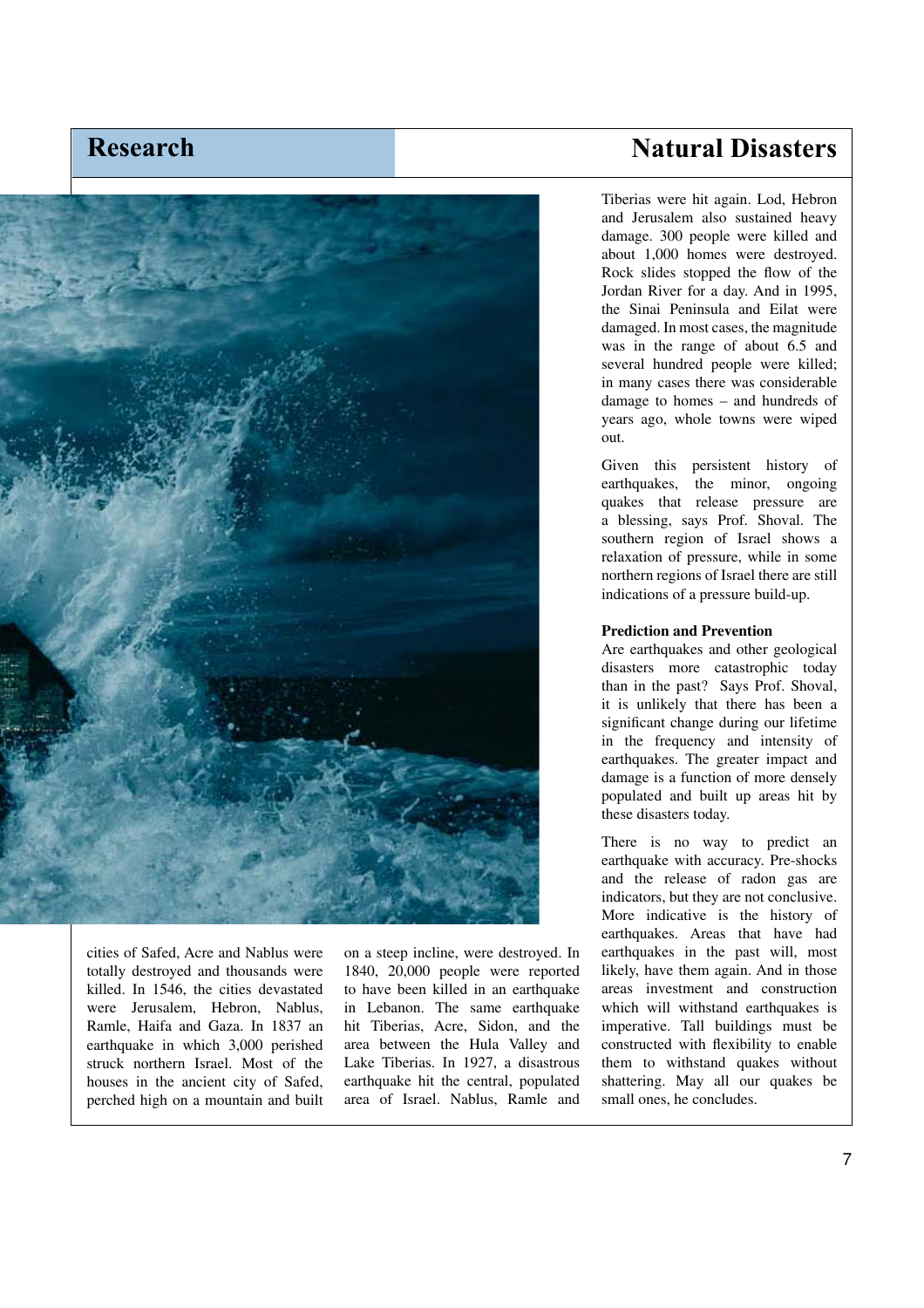## **Natural Disasters**

# **Natural Disasters: Hurricanes and Tornados: Natural Violence**

*The recent hurricane season has been one of the most disastrous in history. The storms wreaked havoc and destruction in the southern United States, Mexico and the Caribbean, as well as in Southeast Asia and will impact the damaged infrastructures, finances and social services of many states and countries for years to come – not to mention the shattered lives of tens of thousands of people. Dr. Yoav Yair, meteorologist and international expert on climate, looks at the inordinate increase in the number of hurricanes – yet another monstrous natural climatic disaster – as well as the ugly face of their mean sister the tornado in the American mid-West – and discusses possible causes, impact and forecasts for the future.*

#### **Hurricanes**

In the space of three months, 23 hurricanes struck the same region of the Caribbean, Mexico and the southern regions of the United States. More intense than in the past and certainly more frequent, more devastating and damaging, is this only a function of the increased density of populations clamoring to live on the shoreline, or are the rules of nature changing? Dr. Yoav Yair shares his insight on environmental and atmospheric changes, extreme weather events and how they affect the intensity of natural disasters.

Hurricanes develop above warm tropical waters between latitudes 8° and 20° – which are characterized by warm water above 26.5° C (79.7° F), high humidity and mild winds. Unstable atmospheric pressure, added to this configuration, creates thunderstorm clouds which amass large quantities of water and heat the atmosphere. The heat causes a barometric drop and convergence of winds into a small low pressure system. The drop in pressure in the eye of the storm strengthens the storm which reaches a circumference of 500-750 kms (310-465 miles) and becomes a hurricane. Hurricanes are characterized by extremely strong winds, lightning, hail and tremendous amounts of rain, and in the Atlantic Ocean, are steered by winds from east to west. The eye of the storm is a shaft of clean area in the center of the surrounding clouds. This area of low pressure makes the ocean water bulge to a height of 6-8 meters (20-26 ft). Billowing winds create waves as high as 10 meters (33 ft).

Hurricanes are fueled by the water they ride on and lose their intensity and power as they reach the shore and go over land.

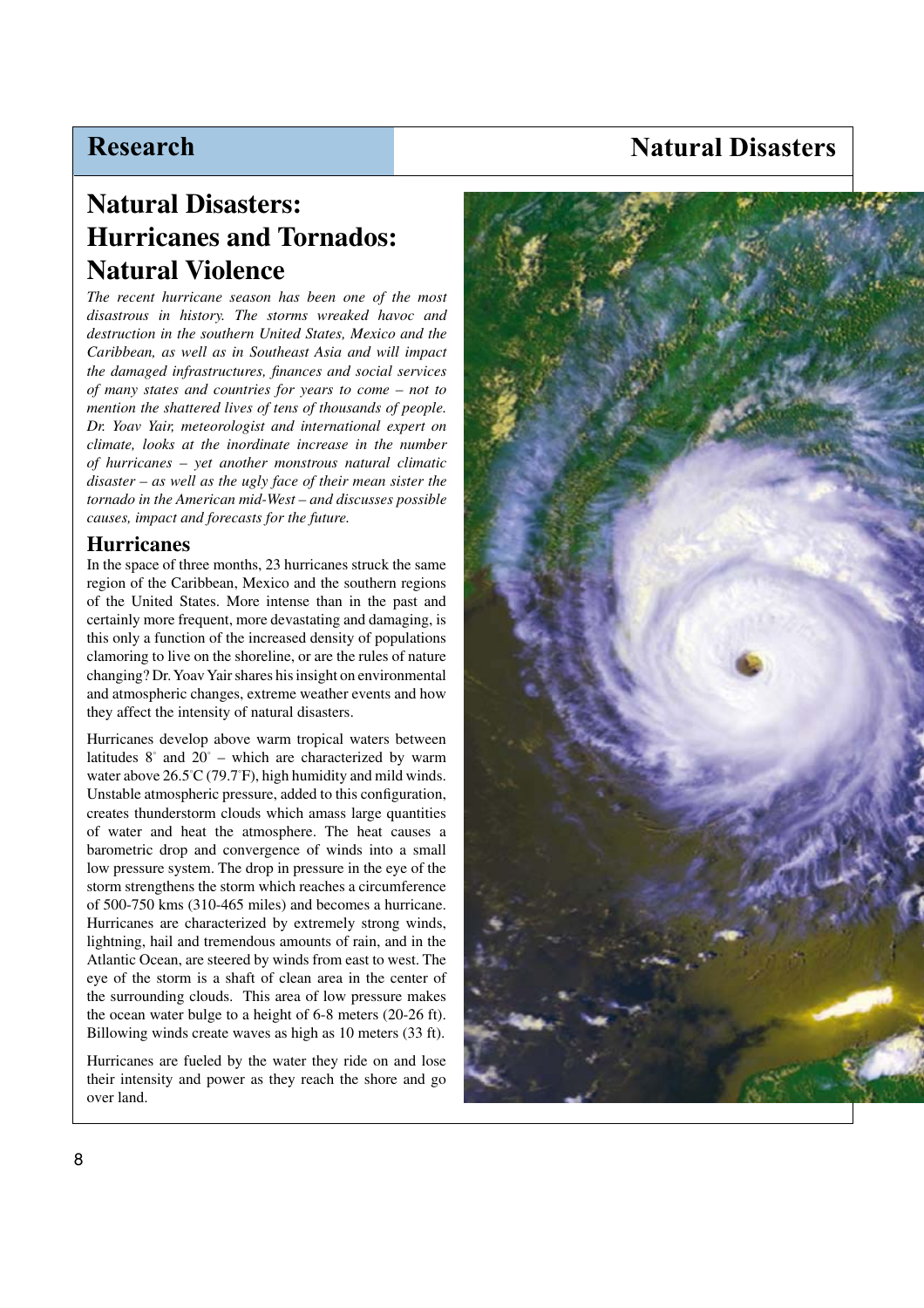

- 
- 
- 
- 
- 



 $152 \text{ km/h}$  (95 mph)  $1.2-1.5 \text{ m}$  (4-5 ft) trees, shrubbery, mobile homes  $3$  208 km/h (130 mph) 2.7-3.6 m (9-12 ft) trees stripped, buildings damaged 4 249 km/h (155 mph) 3.9-5.4 m (13-18 ft) extreme: flooding, major damage  $250 + km/h (156 + mph)$  5.4+ m (19+ ft) catastrophic: houses blown away

> The intense winds alone are enough to do devastating damage. But the huge amounts of water in the torrents of rain that these huge clouds pour down, as well as the waters from the flooding of ocean water have often caused as much or more damage. Thus retaining walls or dams can attempt to prevent the surge from breaking, but if the waters are higher than the walls, the resulting damage can reach tremendous dimensions.

#### **Hurricane Intensity**

The Saffir-Simpson hurricane scale defines intensity in numbers from 1 to 5.

"Let there be no misunderstanding," clarifies Dr. Yair, who, as coordinator of the Israeli space shuttle project with NASA, attended a workshop in 1999, held in Annapolis, Maryland, when the notorious hurricane, Floyd, hit its shores. "The hurricane's intensity was estimated to be 3, but as it neared the shore its intensity diminished. Anyone who thinks a hurricane intensity of 1, which is defined as a tropical storm, is a walk in the park, can think again. Forget your umbrella – it'll just tear apart and blow away. Take cover and don't be outside or you may find yourself soaked to the bone and without control of your movements."

#### **Have the Number and Intensity of Hurricanes Increased?**

Comparing the number and intensity of hurricanes that occurred between 1975-1989 with those during the period between 1990-2004, shows that both the number and the percentage of intense hurricanes has increased in recent years. What caused the increase in the number and intensity of hurricanes? There are differences of opinion as to whether this, too, can be attributed to global warming. Some experts say that a 20-year period in world climate research is too short to reach final conclusions. "The increased scope of damage may be a separate issue," explains Dr. Yair, "Over the years, more and more habitation of ocean front cities, many of them at or below sea level, increases the likelihood of extensive damage to property and danger to lives in the tragic event of a natural disaster."